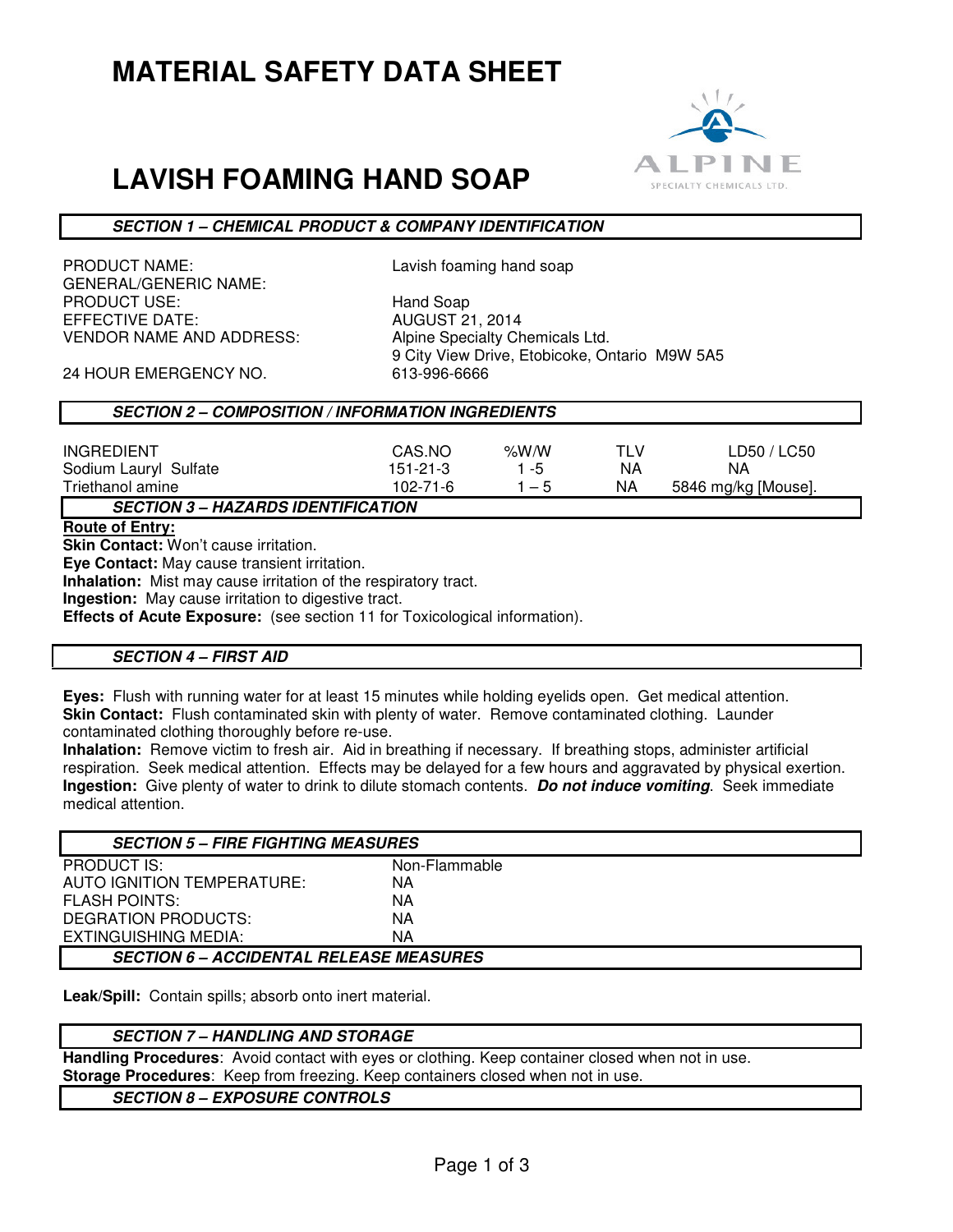# **MATERIAL SAFETY DATA SHEET LAVISH FOAMING HAND SOAP**

## **PROTECTIVE EQUIPMENT TO BE USED:**

RESPIRATORY PROTECTION: Not required. VENTILATION: General ventilation adequate.<br>
PROTECTIVE GLOVES: Not required PROTECTIVE GLOVES: EYE PROTECTION: Safety Glasses OTHER PROTECTIVE MEASURES: Avoid eye contact. Store at room temperature. Keep out of reach of children and pets.

# **SECTION 9 – PHYSICAL PROPERTIES**

| PHYSICAL STATE:          | Liquid                                   |
|--------------------------|------------------------------------------|
| APPEARANCE AND ODOUR:    | Aquamarine liquid.                       |
| <b>ODOUR THRESHOLD:</b>  | ND.                                      |
| <b>SPECIFIC GRAVITY:</b> | $1.01 - 1.03$ (water=1)                  |
| <b>VAPOUR PRESSURE:</b>  | NA.                                      |
| <b>VAPOUR DENSITY:</b>   | NA.                                      |
| <b>PH Concentrate</b>    | 7.0                                      |
| <b>EVAPORATION RATE:</b> | ND.                                      |
| INITIAL BOILING POINT:   | 100°C (212°F)                            |
| <b>WATER SOLUBILITY:</b> | Easily soluble in cold water, hot water. |
| <b>FREEZING POINT:</b>   | $0^{\circ}$ C                            |
|                          |                                          |

# **SECTION 10 – STABILITY AND REACTIVITY**

STABILITY: Stable INCOMPATIBILITY:<br>HAZARDOUS DECOMPOSITION PRODUCTS: Oxides of carbon and sulfur. HAZARDOUS DECOMPOSITION PRODUCTS:

REACTIVITY: No specific information is available in our database regarding the reactivity of this material in presence of various other materials.

#### **SECTION 11 – TOXICOLOGICAL INFORMATION**

| ROUTE OF ENTRY:         | Ingestion. Skin contact. Eye contact. Inhalation.     |
|-------------------------|-------------------------------------------------------|
| TOXICITY FOR ANIMALS:   | Not Available                                         |
| ACUTE EFFECTS:          | May cause eye and skin irritation.                    |
| CHRONIC EFFECTS:        | Prolonged exposure may cause skin and eye irritation. |
| CARCINOGENIC EFFECTS:   | Not Available                                         |
| MUTAGENIC EFFECTS:      | Not Available                                         |
| TERATOGENIC EFECTS:     | Not Available                                         |
| DEVELOPMENTAL TOXICITY: | Not Available                                         |
|                         |                                                       |

## **SECTION 12 – ECOLOGICAL CONSIDERATION**

No permanent effects on ecosystems.

## **SECTION 13 – DISPOSAL CONSIDERATIONS**

**Waste Disposal:** In accordance with federal, provincial or local government requirements.

## **SECTION 14 – TRANSPORT INFORMATION**

**TDG Classification:** Not Regulated

**SECTION 15 – REGULATORY INFORMATION**